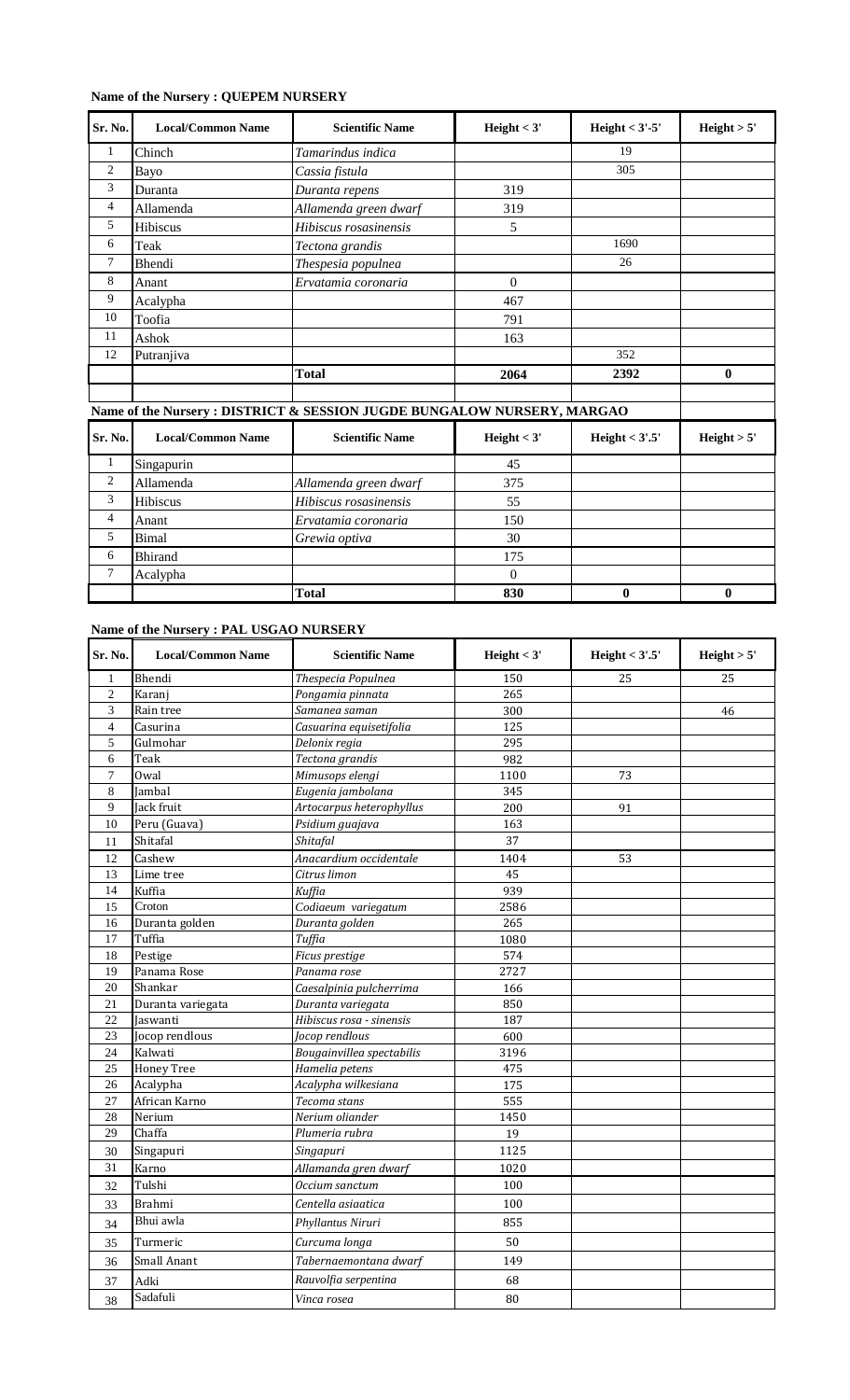| Sr. No. | <b>Local/Common Name</b> | <b>Scientific Name</b> | Height $<$ 3' | Height $<$ 3'-5' | Height $> 5'$ |
|---------|--------------------------|------------------------|---------------|------------------|---------------|
| 39      | Wattelaw                 | Coleus aromaticus      | 75            |                  |               |
| 40      | Ganjan                   | Cymbopogo citratus     | 326           |                  |               |
| 41      | Adulsa                   | Justicia adhatoda      | 898           |                  |               |
| 42      | Bayo                     | Cassia fistula         | 108           |                  |               |
|         | <b>Sub Total</b>         |                        | 26209         | 242              | 71            |
| 43      | Rain tree                | Samanea saman          | 1500          |                  |               |
| 44      | Gulmohar                 | Delonix regia          | 800           |                  |               |
| 45      | Jambal                   | Eugenia jambolana      | 1000          |                  |               |
| 46      | 0wal                     | Mimusops elengi        | 1100          |                  |               |
| 47      | Mahogany                 | Swietenia mahogany     | 98            |                  |               |
| 48      | Bhirand                  | Garcinia indica        | 148           |                  |               |
| 49      | Mango                    | Mangifera indica       | 88            |                  |               |
| 50      | Pestige                  | Ficus prestige         | 266           |                  |               |
|         | <b>Sub Total</b>         |                        | 5000          | $\bf{0}$         | 0             |
|         |                          | <b>Total</b>           | 31209         | 242              | 71            |

# **Name of the Nursery : NEW PUNDALIK NAGAR GARDEN NURSERY, PORVORIM**

| Sr. No.        | <b>Local/Common Name</b>   | <b>Scientific Name</b> | Height $<$ 3' | Height $<$ 3'.5' | Height > 5'  |
|----------------|----------------------------|------------------------|---------------|------------------|--------------|
| 1              | Acalypha                   | Acalypha wilkesiana    | 794           |                  |              |
| $\overline{2}$ | Different type Ananthinium | Ananthinium            | 650           |                  |              |
| 3              | Tuffia                     | Tuffia                 | 884           |                  |              |
| 4              | Panama Rose                | Panama rose            | 235           |                  |              |
| 5              | Karno                      | Allamanda gren dwarf   | 239           |                  |              |
| 6              | Bamboo grass               | Pongonatherum paniceum | 488           |                  |              |
| 7              | Aranthinium                | Aranthinium            | 708           |                  |              |
| 8              | Palm                       | Palm                   | 227           |                  |              |
| 9              | Crottan                    | Crottan                | 911           |                  |              |
| 10             | Bocodyo                    | Bocodyo                | 150           |                  |              |
| 11             | Exsora                     | Exsora                 | 80            |                  |              |
| 12             | Red dressina               | Red dressina           | 772           |                  |              |
|                |                            | Total                  | 6138          | $\bf{0}$         | $\mathbf{0}$ |

| Abstract:     | Height $<$ 3' | Height $<$ 3'.5' | Height $> 5'$ |
|---------------|---------------|------------------|---------------|
|               | 40241         | 2634             |               |
|               |               |                  |               |
| <b>Total:</b> |               | 42946            |               |

# **Name of the Nursery : QUEPEM NURSERY**

| Sr. No.        | <b>Local/Common Name</b> | <b>Scientific Name</b> | Height $<$ 3' | Height $<$ 3'.5' | Height > 5' |
|----------------|--------------------------|------------------------|---------------|------------------|-------------|
| 1              | Chinch                   | Tamarindus indica      | 1400          |                  |             |
| $\overline{c}$ | Bayo                     | Cassia fistula         | 2400          |                  |             |
| 3              | Badam                    | Terminalia catappa     | 600           |                  |             |
| 4              | Ghotting                 | Terminalia bellirica   | 2000          |                  |             |
| 5              | Suring                   |                        | 500           |                  |             |
| 6              | Tiki                     | Cinnamomum zeylanicum  | 1500          |                  |             |
| 7              | <b>Bhirand</b>           | Garcinia indica        | 2700          |                  |             |
| 8              | Anant                    | Ervatamia coronaria    | 2000          |                  |             |
| 9              | Jambol                   | Syzgium cumini         | 2000          |                  |             |
| 10             | Toofia                   |                        | 2800          |                  |             |
| 11             | Hasan                    | Pterocarpus marsupium  | 2200          |                  |             |
| 12             | Peru                     | Psidium guajava        | 2000          |                  |             |
| 13             | Sitafaol                 | Annona squamosa        | 1900          |                  |             |
| 14             | Ritho                    | Sapindus emarginatus   | 2300          |                  |             |
| 15             | Atam                     | Artocarpus lokoocha    | 600           |                  |             |
| 16             | Limbu                    | Citrus limon           | 1100          |                  |             |
| 17             | Allamenda (Karano)       | Allamanda Green Dwarf  | 1600          |                  |             |
| 18             | Kosamb                   |                        | 700           |                  |             |
| 19             | Mango                    | Mangifera indica       | 1000          |                  |             |
| 20             | Jaifal                   |                        | 500           |                  |             |
| 21             | Spotodia                 |                        |               | 2500             |             |
| 22             | Vavlo                    |                        | 1200          |                  |             |
| 23             | Golden Duranta           |                        | 1000          |                  |             |
| 24             | Shivan                   |                        |               | 1000             |             |
| 25             | Red Sandal               |                        | 1000          |                  |             |
| 26             | Hibiscus                 |                        | 1000          |                  |             |
| 27             | Crotons                  |                        | 1000          |                  |             |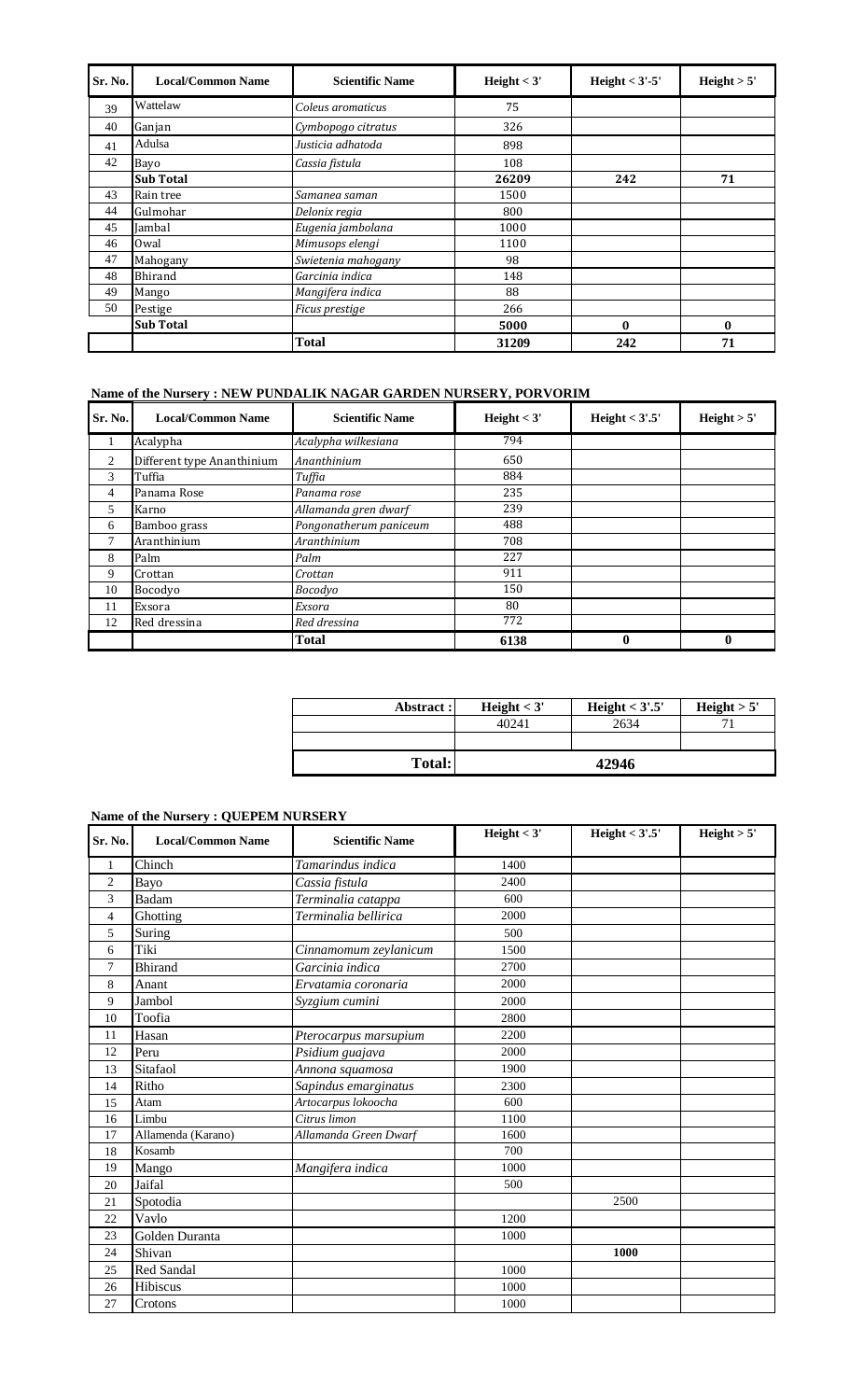| Sr. No. | <b>Local/Common Name</b> | <b>Scientific Name</b> | Height $<$ 3' | Height $<$ 3'-5' | Height $> 5'$ |
|---------|--------------------------|------------------------|---------------|------------------|---------------|
| 28      | Tecoma                   |                        | 500           |                  |               |
| 29      | Hedu                     |                        | 2000          |                  |               |
| 30      | Karbel                   |                        | 500           |                  |               |
| 31      | Karanj                   |                        | 1000          |                  |               |
| 32      | Palas                    |                        | 500           |                  |               |
|         |                          | <b>Total</b>           | 41500         | 3500             |               |

# **Name of the Nursery : DISTRICT & SESSION JUGDE BUNGALOW NURSERY, MARGAO**

| Name of the Nursery: DISTRICT & SESSION JUGDE BUNGALOW NURSERY, MARGAO |                          |                          |               |                  |              |
|------------------------------------------------------------------------|--------------------------|--------------------------|---------------|------------------|--------------|
| Sr. No.                                                                | <b>Local/Common Name</b> | <b>Scientific Name</b>   | Height $<$ 3' | Height $<$ 3'.5' | Height > 5'  |
| 1                                                                      | Tiki                     | Cinnamomum zeylanicum    | 320           |                  |              |
| $\overline{c}$                                                         | Hibiscus                 | Hibiscus rosa - sinensis | 300           |                  |              |
| 3                                                                      | Mango                    | Mangifera indica         | 240           |                  |              |
| 4                                                                      | Badam                    | Terminalia catappa       | 340           |                  |              |
| 5                                                                      | Shivan                   | Gmelina Arborea          | 200           |                  |              |
| 6                                                                      | Bayo                     | Cassia fistula           | 350           |                  |              |
| 7                                                                      | Fanas/Jackfruit          | Artocarpus heterophyllus | 400           |                  |              |
| 8                                                                      | Allamenda (Karano)       | Allamanda Green Dwarf    | 400           |                  |              |
| 9                                                                      | <b>Bhirand</b>           | Garcinia indica          | 100           |                  |              |
| 10                                                                     | Silver Duranta           |                          | 100           |                  |              |
| 11                                                                     | Arjun                    |                          | 500           |                  |              |
| 12                                                                     | Bimbal                   |                          | 50            |                  |              |
| 13                                                                     | Akalipa                  |                          | 450           |                  |              |
| 14                                                                     | Singapuri                |                          | 100           |                  |              |
| 15                                                                     | Awala                    |                          | 150           |                  |              |
| 16                                                                     | Golden Duranta           | Duranta repens gold      | 1000          |                  |              |
|                                                                        |                          | <b>Total</b>             | 5000          | $\bf{0}$         | $\mathbf{0}$ |

#### **Name of the Nursery : PONDA NURSERY**

| Sr. No. | <b>Local/Common Name</b> | <b>Scientific Name</b>   | Height $<$ 3' | Height $<$ 3'.5' | Height $> 5'$ |
|---------|--------------------------|--------------------------|---------------|------------------|---------------|
| 1       | Fanas/Jackfruit          | Artocarpus heterophyllus | 1000          |                  |               |
| 2       | Bayo                     | Cassia fistula           | 300           |                  |               |
| -1      | <b>Bhirand</b>           | Garcinia indica          | 900           |                  |               |
| 2       | Chinch                   | Tamarindus indica        | 885           |                  |               |
| 3       | Peru                     | Psidium Guajara          | 100           |                  |               |
| 4       | Mango                    | Mangifera indica         | 485           |                  |               |
| 5       | Shankar                  | Caesalpinia pulcherrima  | 2110          |                  |               |
| 6       | Tecoma                   | Tecoma stans             | 750           |                  |               |
| 7       | Taman                    | Lagerstroemia spp.       | 750           |                  |               |
| 8       | Cashew                   | Anacardium Occidentale   | 367           |                  |               |
| 9       | Chaffa                   | Plumeria spp             | 490           |                  |               |
| 10      | Teak tree                | Tectona Grandis          | 1000          |                  |               |
| 11      | L.Wood Apple             | Limonia acidissina       | 800           |                  |               |
|         |                          | <b>Total</b>             | 9937          | $\bf{0}$         | $\bf{0}$      |

#### **Name of the Nursery : PONDA NURSERY HDPE bags**

| Sr. No.       | <b>Local/Common Name</b> | <b>Scientific Name</b>   | Height $<$ 3' | Height $<$ 3'.5' | Height > 5' |
|---------------|--------------------------|--------------------------|---------------|------------------|-------------|
|               | Teak                     | Tectona grandis          | 2000          |                  |             |
| 2             | Duranta variegata        | Duranta variegata        | 900           |                  |             |
| 3             | Almanda                  | Allamanda                | 250           |                  |             |
| 4             | Avalo                    | Phyllanthus spp.         | 985           |                  |             |
| 5             | Anant                    | Hemidesmus indicus       | 900           |                  |             |
| 6             | Daswanti/Jaswand         | Hibiscus rosa-sinensis   | 1000          |                  |             |
| $\mathcal{L}$ | Fanas/Jackfruit          | Artocarpus heterophyllus | 785           |                  |             |
| 8             | Neem                     | Azadirachta Indica       | 980           |                  |             |
| 9             | Bayo                     | Cassia fistula           | 100           |                  |             |
|               |                          | Total                    | 7900          | 0                |             |

#### **Name of the Nursery : MADKAI NURSERY**

| Sr. No. | <b>Local/Common Name</b> | <b>Scientific Name</b>   | Height $<$ 3' | Height $<$ 3'.5' | Height > 5' |
|---------|--------------------------|--------------------------|---------------|------------------|-------------|
|         | Bel                      | Aegle marmelos           | 900           |                  |             |
| 2       | Fanas/Jackfruit          | Artocarpus heterophyllus | 800           |                  |             |
| 3       | Shankar                  | Caesalpinia pulcherrima  | 783           |                  |             |
| 4       | Bayo                     | Cassia fistula           | 200           |                  |             |
|         | <b>Bhirand</b>           | Garcinia indica          | 2200          |                  |             |
| 6       | Daswanti/Jaswand         | Hibiscus rosa-sinensis   | 200           |                  |             |
|         | Taman                    | Lagerstroemia spp.       | 150           |                  |             |
| 8       | Oval                     | Mimusops elengi          | 410           |                  |             |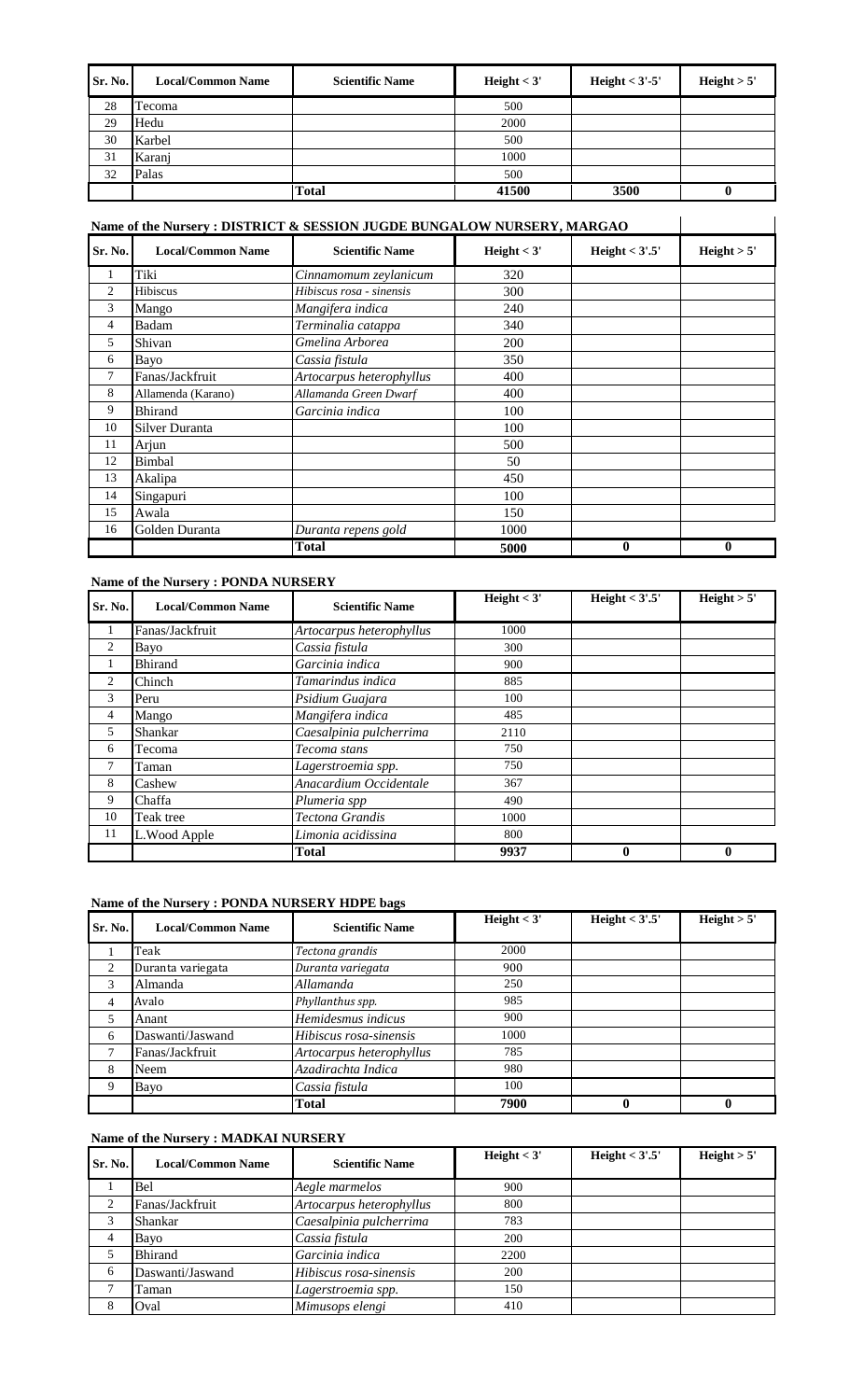| Sr. No. | <b>Local/Common Name</b> | <b>Scientific Name</b>   | Height $<$ 3' | Height $<$ 3'-5' | Height > 5' |
|---------|--------------------------|--------------------------|---------------|------------------|-------------|
| 9       | Toofia                   | Phyllanthus spp.         | 100           |                  |             |
| 10      | Jambhal                  | Syzygium cumini          | 600           |                  |             |
| 11      | Chinch                   | Tamarindus indica        | 1000          |                  |             |
| 12      | Badam                    | Terminalia catappa       | 1000          |                  |             |
| 13      | Bhendi                   |                          | 50            |                  |             |
| 14      | Peru                     | Psidium Guajara          | 100           |                  |             |
| 15      | Sitafal/Custard apple    | Annona aquamosa          | 498           |                  |             |
| 16      | <b>Shiras</b>            | Albizia lebbeck          | 400           |                  |             |
| 17      | Bougainvillea            | Bougainvillea spp.       | 100           |                  |             |
| 18      | Tecoma                   | Tecoma stans             | 100           |                  |             |
| 19      | Almanda                  | Allamanda I.             | 350           |                  |             |
| 20      | Mango                    | Mangifera indica         | 650           |                  |             |
| 21      | Jam                      |                          | 50            |                  |             |
| 22      | Croton                   | Codiaeum variegatum      | 500           |                  |             |
| 23      | Anant                    | Hemidesmus indicus       | 50            |                  |             |
| 24      | Variegated Duranta       | Duranta repens variegata | 400           |                  |             |
| 25      | Otamb                    | Artocarpus lakoocha      | 298           |                  |             |
| 26      | Neem                     | Azadirachta Indica       | 300           |                  |             |
| 27      | <b>Ashok Tree</b>        | Saraca Asoca             | 100           |                  |             |
|         |                          | <b>Total</b>             | 12289         | $\bf{0}$         | $\bf{0}$    |

# **Name of the Nursery : DHAVALI NURSERY**

| Sr. No.        | <b>Local/Common Name</b> | <b>Scientific Name</b>    | Height $<$ 3' | Height $<$ 3'.5' | Height > 5' |
|----------------|--------------------------|---------------------------|---------------|------------------|-------------|
| 1              | Croton                   | Codiaeum variegatum       | 1100          |                  |             |
| $\overline{2}$ | Badam                    | Terminalia catappa        | 535           |                  |             |
| 3              | Shankar                  | Caesalpinia pulcherrima   | 1170          |                  |             |
| 4              | Pelta farm               | Peltophorum               | 1165          |                  |             |
| 5              | <b>Bhirand</b>           | Garcinia indica           | 4040          |                  |             |
| 6              | Cuphea                   | Cuphea hyssopifolia       | 110           |                  |             |
| 7              | Raintree                 | Samanea saman             | 200           |                  |             |
| 8              | Ritho                    | Sapindus emarginatus      | 95            |                  |             |
| 9              | Gulmohar                 | Delonix regia             | 1180          |                  |             |
| 10             | Jambhal                  | Syzygium cumini           | 4970          |                  |             |
| 11             | Ashoka                   | Saraca Asoca              | 75            |                  |             |
| 12             | Shivan                   | Gmelina Arborea           | 320           |                  |             |
| 13             | Apto                     | Bauhinia Racemosa         | 185           |                  |             |
| 14             | Yelam                    |                           | 1158          |                  |             |
| 15             | Shevti                   | Chrysanthemun Multifoliun | 200           |                  |             |
| 16             | Tulsi                    | Ocimun Tenuiflorum        | 185           |                  |             |
| 17             | Anant                    | Hemidesmus indicus        | 1080          |                  |             |
| 18             | Mango                    | Mangifera indica          | 950           |                  |             |
| 19             | Daswanti/Jaswand         | Hibiscus rosa-sinensis    | 1150          |                  |             |
| 20             | Fanas/Jackfruit          | Artocarpus heterophyllus  | 1135          |                  |             |
| 21             | Chinch                   | Tamarindus indica         | 1100          |                  |             |
| 22             | Peru                     | Psidium Guajava           | 1000          |                  |             |
| 23             | Chameli                  | Jasmin spp.               | 995           |                  |             |
|                |                          | <b>Total</b>              | 24098         | $\bf{0}$         | $\bf{0}$    |

# **Name of the Nursery : LANDSCAPE GARDEN NURSERY DONAPAULA**

| Sr. No. | <b>Local/Common Name</b> | <b>Scientific Name</b>   | Height $<$ 3' | Height < $3^{\prime}.\overline{5^{\prime}}$ | Height > 5'  |
|---------|--------------------------|--------------------------|---------------|---------------------------------------------|--------------|
|         | Acalypha                 | Acalypha wilkesiana      | 720           |                                             |              |
| 2       | Panama rose              |                          | 1550          |                                             |              |
| 3       | Bouganvilla              | Bougainvilla spp.        | 150           |                                             |              |
| 4       | Gardenia                 | Gardenia jasminoides     | 2770          |                                             |              |
| 5       | <b>Hibiscus</b>          | Hibiscus rosa - sinensis | 550           |                                             |              |
| 6       | Eranthemum               |                          | 1700          |                                             |              |
| 7       | Red Dressina             |                          | 210           |                                             |              |
| 8       | Almonda                  | Allamanda Green Dwarf    | 1650          |                                             |              |
| 9       | Areca Palm               | Areca palm               | 190           |                                             |              |
| 10      | Anant                    | Ervatamia coronaria      | 250           |                                             |              |
| 11      | Croton                   | Codiaeum variegatum      | 180           |                                             |              |
| 12      | Agave                    | Agaves(green & white)    | 40            |                                             |              |
| 13      | Golden Duranta           | Duranta repens gold      | 40            |                                             |              |
|         |                          | <b>Total</b>             | 10000         | $\bf{0}$                                    | $\mathbf{0}$ |

# **Name of the Nursery : DR. AMBEDKAR GARDEN NURSERY, PATTO, PANAJI**

| Sr. No. | ∟ocal/Common Name | <b>Scientific Name</b> | Height < | 2!E<br>Height <<br>ົ້ນ. | Height > 5 |
|---------|-------------------|------------------------|----------|-------------------------|------------|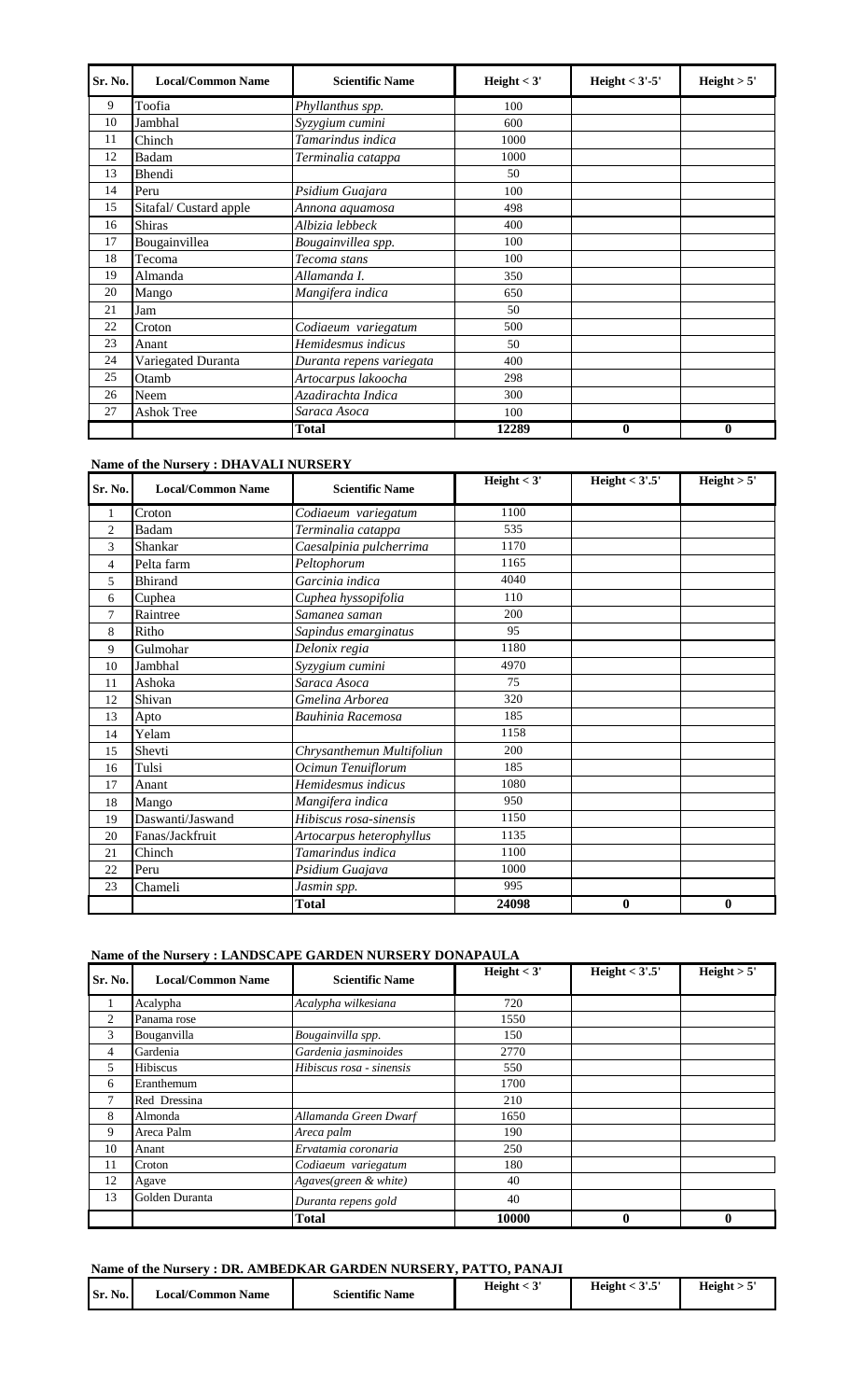| Sr. No.        | <b>Local/Common Name</b> | <b>Scientific Name</b>   | Height $<$ 3' | Height $<$ 3'-5' | Height > 5' |
|----------------|--------------------------|--------------------------|---------------|------------------|-------------|
| 1              | Bouganvilla              | Bougainvilla spp.        | 1000          |                  |             |
| $\overline{2}$ | Gardenia                 | Gardenia jasminoides     | 1000          |                  |             |
| 3              | Dressina                 | <b>Dracaena</b>          | 600           |                  |             |
| 4              | Hibiscus                 | Hibiscus rosa - sinensis | 1800          |                  |             |
| 5              | Eranthemum               |                          | 1610          |                  |             |
| 6              | Almonda                  | Allamanda Green Dwarf    | 1800          |                  |             |
| 7              | Anant                    | Ervatamia coronaria      | 800           |                  |             |
| 8              | Croton                   | Codiaeum variegatum      | 600           |                  |             |
| 9              | Toofia                   | Phyllanthus Spp.         | 800           |                  |             |
| 10             | Palm                     | Areca palm               | 400           |                  |             |
| 11             | Bamboo                   |                          | 50            |                  |             |
| 12             | Plumeria                 |                          | 60            |                  |             |
| 13             | <b>Medicinal Plants</b>  |                          | 280           |                  |             |
| 14             | Rose                     | Rose plants              | 200           |                  |             |
| 15             | Ashoka                   | Polyalthia Longifolia    | 400           |                  |             |
| 16             | Hamelia                  |                          | 200           |                  |             |
| 17             | <b>Indoor Plants</b>     |                          | 900           |                  |             |
| 18             | Ornamental plants        |                          | 2500          |                  |             |
|                |                          | <b>Total</b>             | 15000         | $\bf{0}$         | $\bf{0}$    |

# **Name of the Nursery : PAL USGAO NURSERY**

| Sr. No.        | <b>Local/Common Name</b> | <b>Scientific Name</b>   | Height $<$ 3' | Height $<$ 3'.5' | Height $> 5'$ |
|----------------|--------------------------|--------------------------|---------------|------------------|---------------|
|                | Owal                     | Mimusops elengi          | 1500          |                  |               |
| 2              | Jambal                   | Eugenia jambolana        | 16000         |                  |               |
| 3              | Jack fruit               | Artocarpus heterophyllus | 3000          |                  |               |
| $\overline{4}$ | Mango                    | Mangifera indica         | 7000          |                  |               |
| 5              | 0tam                     | Artocarpus Lacucha       | 5000          |                  |               |
| 6              | Bhirand                  | Garcinia Indica          | 4000          |                  |               |
| 7              | Chinch                   | Tamarindus indica        | 1000          |                  |               |
| 8              | Vawala                   | Haluptelea integrifolia  | 6000          |                  |               |
| 9              | Bel                      | Aegle marmelos           | 4000          |                  |               |
| 10             | Vad                      | Ficus benglencies        | 1000          |                  |               |
| 11             | Pimpal                   | Ficus religiosa          | 1500          |                  |               |
|                |                          | Total                    | 50000         | 0                | 0             |

| Abstract:     | Height $<$ 3' | Height $<$ 3'.5' | Height $> 5'$ |  |
|---------------|---------------|------------------|---------------|--|
|               | 175724        |                  |               |  |
|               |               |                  |               |  |
| <b>Total:</b> | 175724        |                  |               |  |

# **Name of the Nursery : QUEPEM NURSERY**

| Sr. No.        | <b>Local Name</b> | Scientific name         | $<$ 3 feet | $3 - 5$ feet | $<$ 5 feet |
|----------------|-------------------|-------------------------|------------|--------------|------------|
| 1              | Bayo              | Cassia fistula          |            | 1000         |            |
| 2              | Duranta           | Duranta repens          | 3000       |              |            |
| 3              | Chafa (Red)       | Plumeria rubra          | 1000       |              |            |
| $\overline{4}$ | Peru              | Psidium guajava         | 1000       |              |            |
| 5              | Shankar           | Caesalpinia pulcherrima | 2000       |              |            |
| 6              | Chafa (White)     | Plumeria rubra          | 1000       |              |            |
| 7              | Shissam           |                         | 500        |              |            |
| 8              | Shivan            | Gmelina Arborea         |            | 500          |            |
| 9              | <b>Bhirand</b>    | Garcinia indica         | 1000       |              |            |
| 10             | Awala             | Emblica officinalis     | 1000       |              |            |
| 11             | Sifafol           | Annona squamosa         | 1000       |              |            |
| 12             | Chafo             |                         | 1000       |              |            |
| 13             | Bel               | Aegle marmelos          | 1000       |              |            |
|                |                   | <b>Total</b>            | 13500      | 1500         | 0          |

#### **Name of the Nursery : PONDA NURSERY**

| Sr. No. | <b>Local/Common Name</b> | <b>Scientific Name</b> | Height $<$ 3' | Height $<$ 3'.5' | Height $> 5'$ |
|---------|--------------------------|------------------------|---------------|------------------|---------------|
|         | Croton                   | Codiaeum variegatum    | 1000          |                  |               |
|         | Kaduneem                 | Azadirachta indica     | 1975          |                  |               |
|         | Toofia                   | Phyllanthus spp.       | 1000          |                  |               |
|         | Anant                    | Tabermontana miniature | 1500          |                  |               |
|         | Croton                   | Codiaeum variegatum    | 500           |                  |               |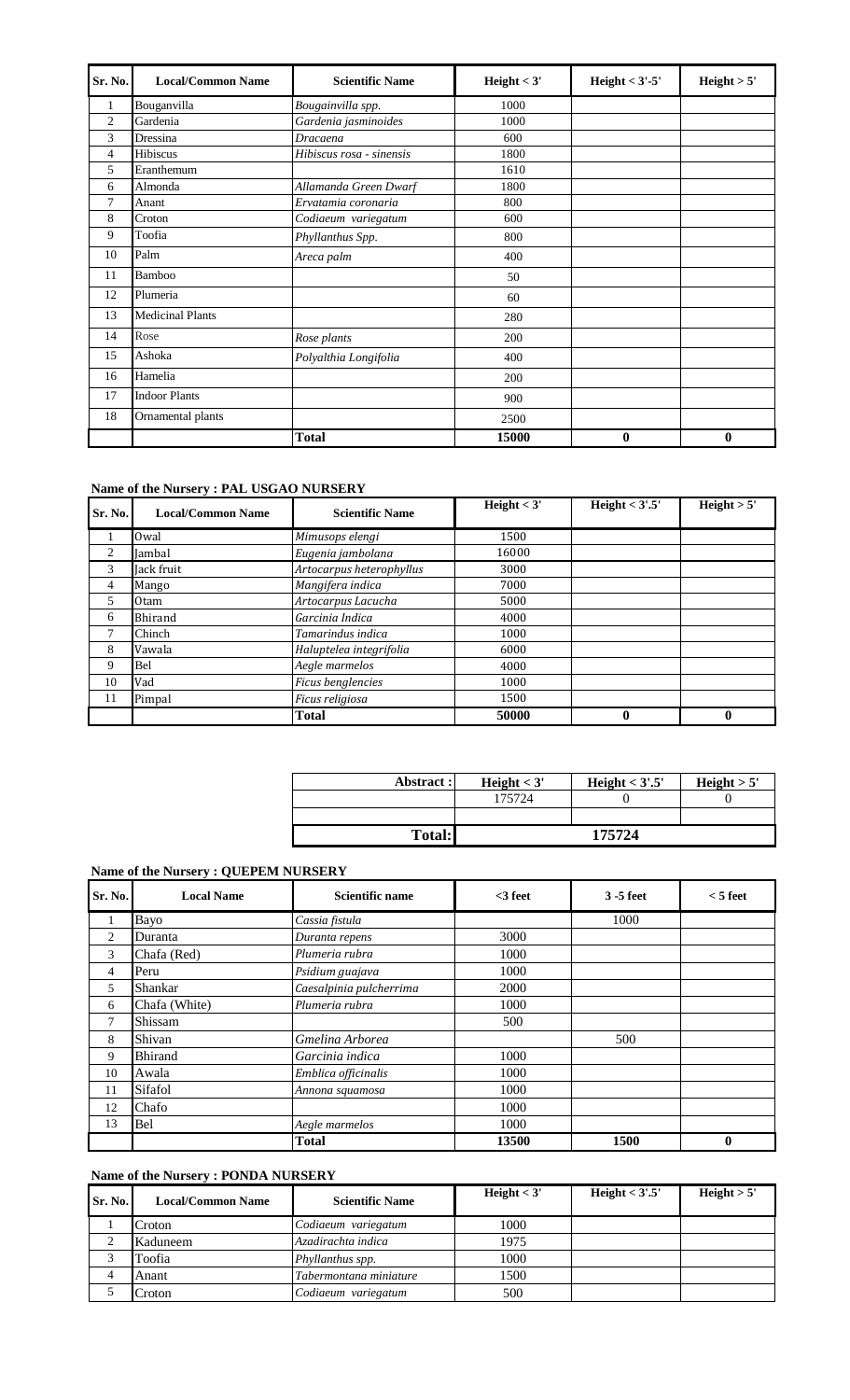| Sr. No. | <b>Local/Common Name</b> | <b>Scientific Name</b> | Height $<$ 3' | Height $<$ 3'-5' | Height $> 5'$ |
|---------|--------------------------|------------------------|---------------|------------------|---------------|
| O       | Chaffa                   | Plumeria alba          | 1000          |                  |               |
|         | Allamamda                | Allamanda cathartica   | 1000          |                  |               |
| 8       | Daswanti/Jaswand         | Hibiscus rosa-sinensis | 1472          |                  |               |
|         | Pomegranate              | Punica granatum        | 500           |                  |               |
|         |                          | Total                  | 9947          |                  |               |

# **Name of the Nursery : MADKAI NURSERY**

| Sr. No. | <b>Local/Common Name</b> | <b>Scientific Name</b>   | Height $<$ 3' | Height $<$ 3'.5' | Height $> 5'$ |
|---------|--------------------------|--------------------------|---------------|------------------|---------------|
| 1       | Fanas/Jackfruit          | Artocarpus heterophyllus | 1200          |                  |               |
| 2       | Shankar                  | Caesalpinia pulcherrima  | 3250          |                  |               |
| 3       | <b>Bhirand</b>           | Garcinia indica          | 2200          |                  |               |
| 4       | Peru                     | Psidium guajava          | 1800          |                  |               |
| 5       | Croton                   | Codiaeum variegatum      | 588           |                  |               |
| 6       | Pomegranate              | Punica granatum          | 1300          |                  |               |
| 7       | Golden Duranta           | Duranta repens gold      | 1000          |                  |               |
| 8       | Taman                    | Lagerstroemia speciosa   | 295           |                  |               |
| 9       | Daswanti/Jaswand         | Hibiscus rosa-sinensis   | 402           |                  |               |
| 10      | Sitafal/Custard apple    | Annona squamosa          | 1400          |                  |               |
| 11      | Jambhal                  | Syzygium cumini          | 1100          |                  |               |
| 12      | Mango                    | Mangifera indica         | 612           |                  |               |
| 13      | Badam                    | Terminalia catapa        | 310           |                  |               |
| 14      | Anant                    | Tabermontana miniature   | 500           |                  |               |
| 15      | Lemon                    |                          | 1198          |                  |               |
| 16      | Kaduneem                 | Azadirachta indica       | 1970          |                  |               |
| 17      | Oval                     | Mimusops elengi          | 773           |                  |               |
|         |                          | Total                    | 19898         | $\bf{0}$         | 0             |

# **Name of the Nursery : DHAVALI NURSERY**

| Sr. No. | <b>Local/Common Name</b> | <b>Scientific Name</b>   | Height $<$ 3' | Height $<$ 3'.5' | Height > 5' |
|---------|--------------------------|--------------------------|---------------|------------------|-------------|
|         | Kaduneem                 | Azadirachta indica       | 1200          |                  |             |
| 2       | <b>Bhirand</b>           | Garcinia indica          | 2738          |                  |             |
| 3       | Sitafal/Custard apple    | Annona squamosa          | 1198          |                  |             |
| 4       | Gulmohar                 | Delonix regia            | 1200          |                  |             |
| 5       | Jambhal                  | Syzygium cumini          | 1560          |                  |             |
| 6       | Anant                    | Tabermontana miniature   | 1200          |                  |             |
| 7       | Mango                    | Mangifera indica         | 1438          |                  |             |
| 8       | Daswanti/Jaswand         | Hibiscus rosa-sinensis   | 1195          |                  |             |
| 9       | Avalo                    | Phyllanthus emblica      | 1183          |                  |             |
| 10      | Bayo                     | Cassia fistula           | 1185          |                  |             |
| 11      | Fanas/Jackfruit          | Artocarpus heterophyllus | 1190          |                  |             |
| 12      | Peru                     | Psidium guajava          | 1500          |                  |             |
| 13      | Oval                     | Mimusops elengi          | 1459          |                  |             |
| 14      | Yelam                    |                          | 1100          |                  |             |
|         |                          | <b>Total</b>             | 19346         | $\bf{0}$         | 0           |

### **Name of the Nursery : PAL USGAO NURSERY**

| Sr. No.        | <b>Local/Common Name</b> | <b>Scientific Name</b>    | Height $<$ 3' | Height $<$ 3'.5' | Height $> 5'$ |
|----------------|--------------------------|---------------------------|---------------|------------------|---------------|
| 1              | Jambal                   | Eugenia jambolana         | 1000          |                  |               |
| $\mathfrak{2}$ | Awla                     | Emblica officinalis       | 3000          |                  |               |
| 3              | <b>Bhirand</b>           | Garcinia indica           | 2000          |                  |               |
| 4              | Mango                    | Mangifera indica          | 1000          |                  |               |
| 5              | Wood apple               | Limonia acidissima        | 4000          |                  |               |
| 6              | Badam                    | Terminalia cattappa       | 2000          |                  |               |
| 7              | Peru (Guava)             | Psidium guajava           | 4000          |                  |               |
| 8              | Sitafol                  | Annona squamosa           | 2000          |                  |               |
| 9              | Lime tree                | Citrus limon              | 1000          |                  |               |
| 10             | Duranta golden           | Duranta golden            | 2000          |                  |               |
| 11             | Panama Rose              | Panama rose               | 1500          |                  |               |
| 12             | Tuffia                   | Tuffia                    | 1000          |                  |               |
| 13             | Nerium                   | Nerium oliander           | 1500          |                  |               |
| 14             | Karno                    | Allamanda gren dwarf      | 1000          |                  |               |
| 15             | Small Anant              | Tabernaemontana dwarf     | 2000          |                  |               |
| 16             | Kalwati                  | Bougainvillea spectabilis | 2000          |                  |               |
| 17             | Singapuri                | Singapuri                 | 2000          |                  |               |
| 18             | Kuffia                   | Kuffia                    | 1000          |                  |               |
| 19             | Jocop rendlous           | Jocop rendlous            | 2000          |                  |               |
| 20             | Croton                   | Codiaeum variegatum       | 1000          |                  |               |
| 21             | Pestige                  | Ficus prestige            | 2000          |                  |               |
| 22             | Duranta variegata        | Duranta variegata         | 1000          |                  |               |